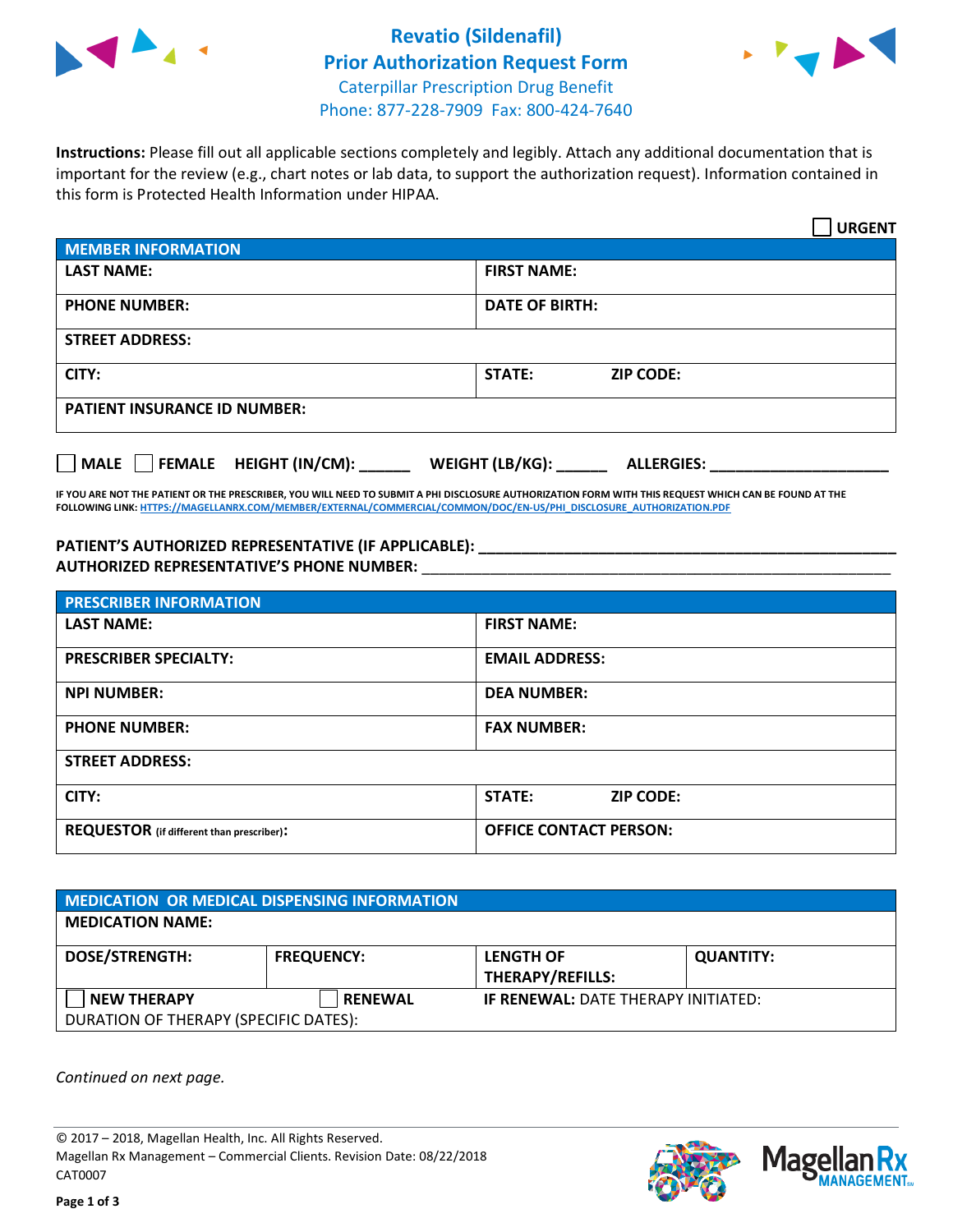



| <b>MEMBER'S LAST NAME:</b> NAME                                                                                 | <b>MEMBER'S FIRST NAME:</b>                                                                                        |                                           |  |  |
|-----------------------------------------------------------------------------------------------------------------|--------------------------------------------------------------------------------------------------------------------|-------------------------------------------|--|--|
|                                                                                                                 | 1. HAS THE PATIENT TRIED ANY OTHER MEDICATIONS FOR THIS CONDITION?                                                 | YES (if yes, complete below)<br><b>NO</b> |  |  |
| <b>MEDICATION/THERAPY (SPECIFY</b>                                                                              | <b>DURATION OF THERAPY (SPECIFY</b>                                                                                | <b>RESPONSE/REASON FOR</b>                |  |  |
| DRUG NAME AND DOSAGE):                                                                                          | DATES):                                                                                                            | <b>FAILURE/ALLERGY:</b>                   |  |  |
|                                                                                                                 |                                                                                                                    |                                           |  |  |
|                                                                                                                 |                                                                                                                    |                                           |  |  |
| <b>2. LIST DIAGNOSES:</b>                                                                                       |                                                                                                                    | <b>ICD-10:</b>                            |  |  |
| □ Pulmonary arterial hypertension (PAH)                                                                         |                                                                                                                    |                                           |  |  |
| Raynaud's phenomenon                                                                                            |                                                                                                                    |                                           |  |  |
| □ Diagnosis__________________ICD-10 Code(s):_______                                                             |                                                                                                                    |                                           |  |  |
|                                                                                                                 | 3. REQUIRED CLINICAL INFORMATION: PLEASE PROVIDE ALL RELEVANT CLINICAL INFORMATION TO SUPPORT A                    |                                           |  |  |
| PRIOR AUTHORIZATION.                                                                                            |                                                                                                                    |                                           |  |  |
| For pulmonary arterial hypertension, answer the following:                                                      |                                                                                                                    |                                           |  |  |
|                                                                                                                 | Does the patient have a diagnosis of Group 1 pulmonary arterial hypertension (PAH)? $\Box$ Yes $\Box$ No           |                                           |  |  |
| etiologies:*                                                                                                    | Select if the diagnosis of Group 1 pulmonary arterial hypertension (PAH) is caused by one of the following         |                                           |  |  |
| □ Chronic hemolytic anemia                                                                                      |                                                                                                                    |                                           |  |  |
| □ Congenital heart disease                                                                                      |                                                                                                                    |                                           |  |  |
| <b>Drugs and toxins induced</b>                                                                                 |                                                                                                                    |                                           |  |  |
| □ HIV infection                                                                                                 |                                                                                                                    |                                           |  |  |
| □ Idiopathic/primary PAH                                                                                        |                                                                                                                    |                                           |  |  |
| <b>D</b> Portal hypertension                                                                                    |                                                                                                                    |                                           |  |  |
| $\Box$ Schistosomiasis                                                                                          |                                                                                                                    |                                           |  |  |
| nodosa, mixed connective tissue disease)                                                                        | □ Tissue disease (e.g., lupus/SLE, RA scleroderma, systemic sclerosis, CREST syndrome, polymyositis, polyarteritis |                                           |  |  |
| *Please provide documentation.                                                                                  |                                                                                                                    |                                           |  |  |
|                                                                                                                 |                                                                                                                    |                                           |  |  |
| Does the patient have WHO functional class II, III, or IV?* $\Box$ Yes $\Box$ No                                |                                                                                                                    |                                           |  |  |
| *Please provide documentation.                                                                                  |                                                                                                                    |                                           |  |  |
|                                                                                                                 |                                                                                                                    |                                           |  |  |
| Is patient's diagnosis confirmed by cardiac catheterization? $\Box$ Yes $\Box$ No                               |                                                                                                                    |                                           |  |  |
| Select if the one of the follow ing sets of measurements (at rest) w ere measured by cardiac catheterization to |                                                                                                                    |                                           |  |  |
| confirm PAH:*                                                                                                   |                                                                                                                    |                                           |  |  |
| □ MPAP 25 mmHg or greater + PCWP less than 19 mmHg / LVEDP not reported                                         |                                                                                                                    |                                           |  |  |
| □ MPAP 25 mmHg or greater + LVEDP less than 19 mmHg / PCWP not reported                                         |                                                                                                                    |                                           |  |  |
| $\Box$ MPAP 25 mmHg or greater + PCWP less than 19 mmHg + LVEDP less than 19 mm/Hg                              |                                                                                                                    |                                           |  |  |
| *A copy of the cardiac catheterization report must be included.                                                 |                                                                                                                    |                                           |  |  |
| Select the prescribing physician's specialty:                                                                   |                                                                                                                    |                                           |  |  |
| □ Cardiology                                                                                                    |                                                                                                                    |                                           |  |  |
| □ Nephrology                                                                                                    |                                                                                                                    |                                           |  |  |
| □ Pulmonology                                                                                                   |                                                                                                                    |                                           |  |  |

© 2017 – 2018, Magellan Health, Inc. All Rights Reserved. Magellan Rx Management – Commercial Clients. Revision Date: 08/22/2018 CAT0007